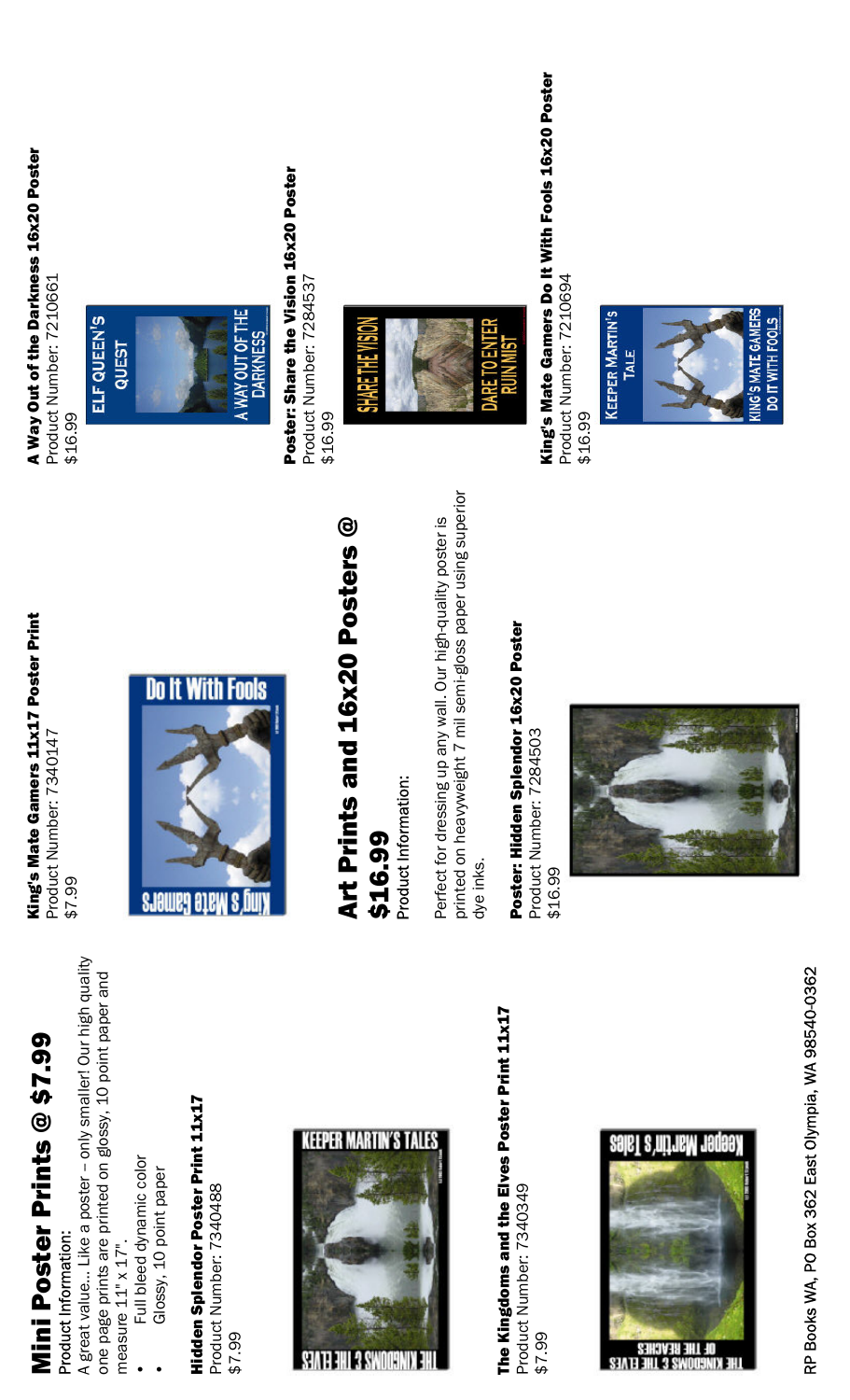# Wall-Sized Poster Prints @ \$19.99 Wall-Sized Poster Prints @ \$19.99

Product Information: Product Information:

printed on heavyweight 7 mil semi-gloss paper using superior printed on heavyweight 7 mil semi-gloss paper using superior Perfect for dressing up any wall. Our high-quality poster is Perfect for dressing up any wall. Our high-quality poster is dye inks.

Dragon Falls 20x28 Poster Dragon Falls 20x28 Poster Product Number: 7284504

Product Number: 7284504 \$19.99



### RP Books Washington, Reagent Press! RP Books Washington, Reagent Press!

http://www.tvpress.com or email reagentpress@aol.com to http://www.tvpress.com or email reagentpress@aol.com to distributors of Kingdoms and the Elves™, Ruin Mist™ -and distributors of Kingdoms and the Elves<sup>tw</sup>, Ruin Mist<sup>tw</sup> -and RP Books is proud to be the official publishers of Robert RP Books is proud to be the official publishers of Robert Stanek's Ruin Mist Books and the officially authorized Stanek's Ruin Mist Books and the officially authorized King's Mate™ merchandise. Visit us on the web at King's Mate<sup>TM</sup> merchandise. Visit us on the web at learn more about our products. earn more about our products.

## PO Box 362 East Olympia, WA 98540-0362 PO Box 362 East Olympia, WA 98540-0362

# King's Mate Gamers Do It With Fools 23x35 Poster King's Mate Gamers Do It With Fools 23x35 Poster

Product Number: 7210760 Product Number: 7210760 \$19.99



The Journey Begins 23x35 Poster The Journey Begins 23x35 Poster Product Number: 7210735 Product Number: 7210735 \$19.99



### Enter Ruin Mist 23x35 Poster Enter Ruin Mist 23x35 Poster

Product Number: 7210714 Product Number: 7210714 \$19.99





The Kingdoms and the Elves #1 23x35 Poster The Kingdoms and the Elves #1 23x35 Poster Product Number: 7320055 Product Number: 7320055 \$19.99





OBER